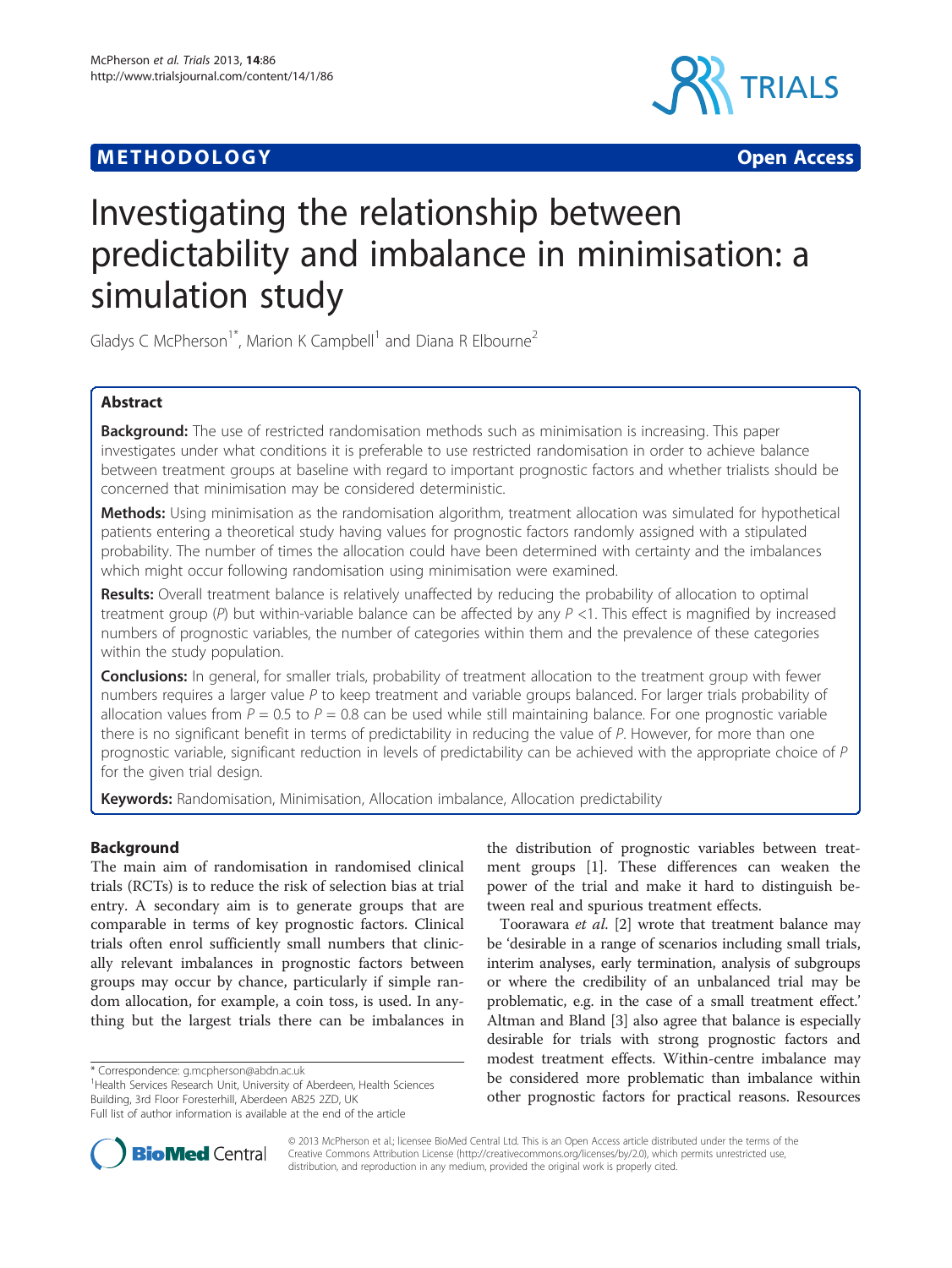for a particular treatment may be limited within centres, for example, limited intensive care facilities available for the study, or limited number of surgeons trained in a particular procedure. The Committee for Proprietary Medicinal Products (CPMP) [[4\]](#page-11-0) encourages balancing at the centre level, and dynamic allocation techniques can be used to do this. This has led researchers to develop restricted randomisation methods to ensure balance of prognostic variables across treatment groups at baseline. An example of this is the minimisation method, which has been labelled the 'platinum standard' of randomisation [[5](#page-11-0)], where for each characteristic of interest, the total number of patients within each treatment group is calculated, and the next allocation is assigned to minimise the difference between the groups. However, care must be taken to ensure proper execution of these methods, as errors can be costly. A programming error in the randomisation schedule of the COMET trial [\[6](#page-11-0)] led to a severe imbalance in distribution between treatment groups for two prognostic factors, age and ethnicity. The trial team sought advice from the funding body and independent clinical trials experts and re-recruitment of the entire study sample was recommended.

Taves realised that the next assignment could usually be predicted if the exact system used in the minimisation procedure was known [[7\]](#page-11-0). With knowledge of the current group totals the next allocation could be predicted in nearly 70% of cases. Pocock and Simon argued that the probability of assignment to the optimal treatment (that is, the allocation that would minimise the difference between treatment groups) according to the minimisation algorithm should be set at some value less than one to ensure that the next assignment cannot be predicted with certainty [[8](#page-11-0)]. They compared allocation systems where the probability  $(P)$  of receiving the optimal treatment was reduced from 1.0 to 0.75, and found that this increased the risk of treatment imbalance compared with  $P = 1.0$ . However, they and others accept that in many trials, particularly multi-centre trials, it is feasible to set this  $P$  at 1.0 [\[8,9](#page-11-0)]. The reasons for this are that the randomisation will usually be managed remotely perhaps by an independent service and the individual centre data will not easily be disentangled from the complete dataset.

To reduce the probability of guessing the treatment allocation when the number in one group is less than the other(s) we can assign a treatment using a  $P$ -value less than 1.0. It is unclear, however, what effect this would have on the balance between treatment arms and within the levels of any prognostic factor [[10](#page-11-0)].

Against this background the use of restricted randomisation methods, such as minimisation, is increasing. This paper investigates under what conditions it is preferable to use restricted randomisation in order to achieve balance between treatment groups at baseline with regard to important prognostic factors, and whether trialists should be concerned that minimisation may be considered deterministic.

# Methods

Using minimisation as the randomisation algorithm, hypothetical patients entering a theoretical study were assigned values for the prognostic factors by random assignment with varying stipulated probabilities. Treatment allocations of these hypothetical patients were simulated and the imbalances that might occur following randomisation using minimisation were examined.

The following factors were varied in a series of 1,000 simulations: size of trial (N); number of prognostic variables, the number of categories within these variables and the distribution of the population within these categories (called the prevalence within these categories); and the probability of allocation to optimal treatment  $(P)$ . The probability of allocation P was varied between  $P = 0.5$  (the case of simple randomisation) and  $P = 1$ (fully deterministic). These were the values also selected by Hills et al. [\[1](#page-11-0)] and Brown et al. [[11\]](#page-11-0) for their simulations. Starting with the simplest case of two treatments, simulations with varying values of  $P$  were performed, first with one binary variable where patients entering the trial had equal likelihood of presenting with the characteristic of either category within the prognostic variable (that is, there was equal prevalence within the population). Then simulations were performed where the prevalence within this variable was not equal within the population, to see if this had an effect on predictability and/or treatment imbalance. Next, the effect of increasing numbers of prognostic variables was explored by increasing these to two, three and four variables. The simulated patient characteristics were checked to ensure the simulations had been correctly encoded. Similar sets of simulations were then performed for 3 and 4 treatments to investigate the effect of increasing the number of treatment groups.

Simulations were performed using a Microsoft Access database and programming in VBA (Visual Basic for Applications). The desired characteristic variables of N patients were randomly generated with selected probability using inbuilt computer functions for random number generation. These simulated patients were randomised using the minimisation algorithm with the specified probability of optimal treatment allocation. The program recorded whether simple randomisation had been applied (that is, when there was a tie between treatment groups with the smallest number of allocations to date), whether the random twist had been applied (see below for definition), or if the allocation was deterministic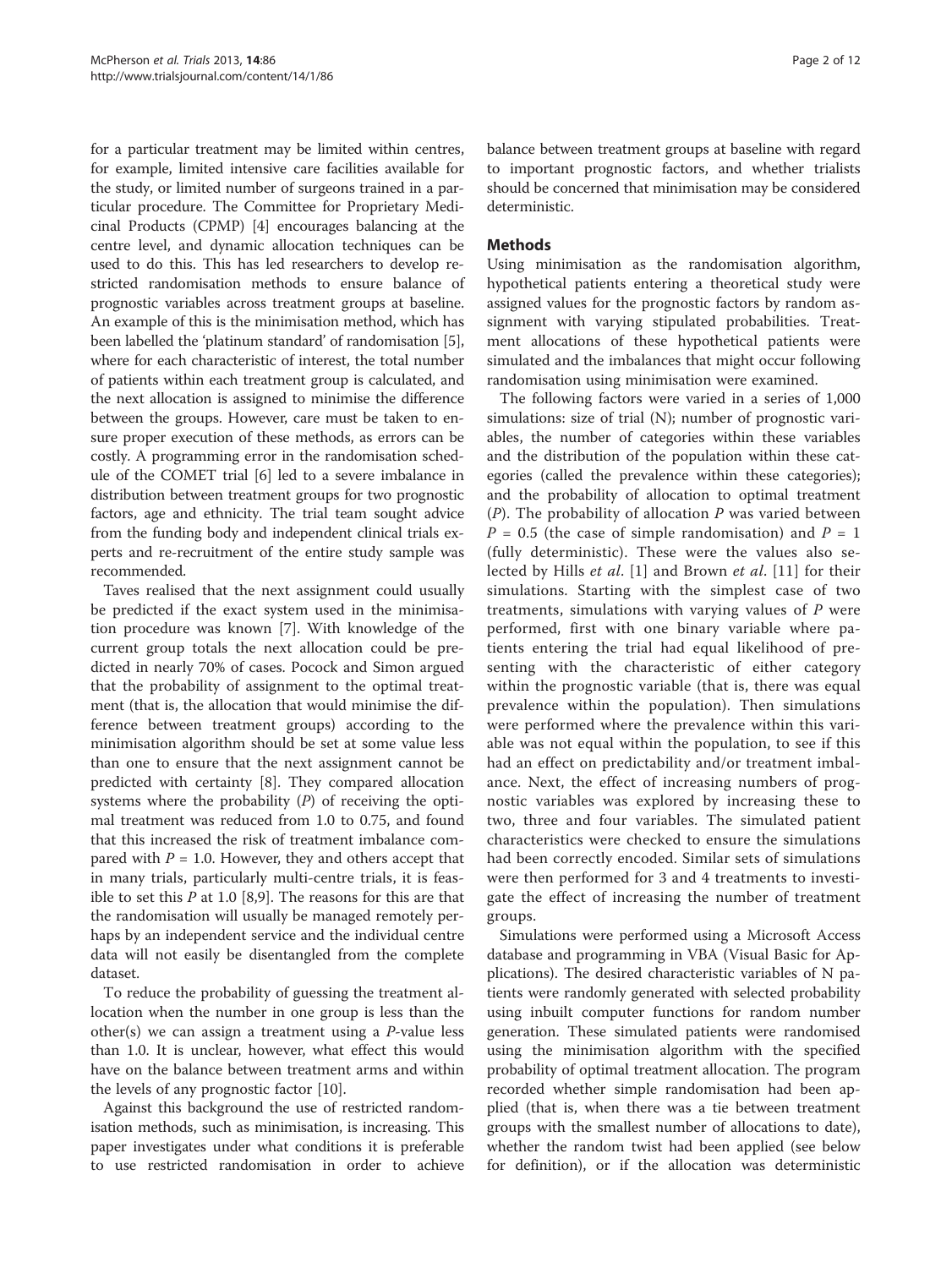(could have been predicted with certainty). The number of times the allocation could have been determined with certainty was calculated as the predictability (see below for definition). The treatment imbalance within prognostic factors and for the trial overall was calculated (see below for definition of imbalance).

# Definition of predictability

The number of times the allocation could have been determined correctly was calculated as the predictability. This assumes that the guesser knows that treatment allocation is using the method of minimisation and knows the exact algorithm for this, knows the characteristics and treatment allocations of all patients randomised to date, and is trying to correctly identify the next allocation. For example, using probability of allocation  $P = 1.0$ , if there is one treatment arm with the smallest number of participants then the allocation would be deterministic and could be predicted. If there was more than one treatment arm with the smallest number of participants then simple randomisation would be used and the treatment would not be predictable (although the user could guess correctly approximately 50% of the time in the two-treatment case).

This definition of predictability differs from the one used by Hills [\[1](#page-11-0)] and Brown [\[11\]](#page-11-0) where they used various guessing strategies based on: a) the previous allocation only; b) the previous allocation to a particular clinician, and c) the previous five allocations to a particular clinician. The method presented in this paper assumes knowledge of all previous allocations for a given clinician or centre, and could therefore represent the case where the randomisation algorithm employs minimisation by one or more factors and stratification by centre. Predictability is measured by knowledge of the algorithm and the characteristics of the presenting patients and no guessing of allocation is included. The scenarios where variables have increased numbers of factor levels can be extended to show the effect if centre is incorporated as a minimisation variable.

With  $P$  <1.0, if the allocation was to the treatment that would have been assigned had P been equal to 1.0, then the allocation was again deemed to have been predictable. If the allocation was to the alternative treatment, the random twist (see below) had been applied and the allocation was not predictable.

## Definition of random twist

Random twist occurs when a probability of allocation  $P$  <1.0 is used to determine treatment allocation in the event of only one treatment group having the least number of patients (in the case of a tie between two or more treatment groups, simple randomisation is used). Using  $P = 1.0$  then the treatment allocation is defined here to be predictable; but if  $P \le 1$  is used and the allocation does not go to the expected treatment (the deterministic allocation), the random twist is said to have been applied and the allocation could not have been correctly predicted.

Assume the first 20 patients entered into a hypothetical trial have the profile shown in Table 1.

If the  $21st$  patient has the factors female, age  $<80$ years, proximal femur, 0 to 3 months:

Total in group A with the same characteristics  $7 + 6 + 0 + 5 = 18$ 

Total in group B with the same characteristics  $8 + 9 +$  $2 + 7 = 27$ 

With  $P = 1.0$ : the 21st patient is allocated to group A because 18 is <27. The allocation is said to be deterministic.

With  $P = 0.8$ : the 21st patient is allocated to group A with probability 0.8. The 21st patient is allocated to group B with probability 0.2. If the patient is allocated to group A then the allocation is said to be deterministic. If the patient is allocated to group B then the random twist has been applied. The allocation is truly randomised and could not have been predicted with certainty.

## Definition of imbalance

For N ≥50, imbalance was defined as at least 10% chance of at least 5% absolute imbalance between treatment groups within any of the prognostic factors, or overall treatment imbalance in the trial (that is, at least 100 of the 1,000 simulations resulted in at least 5% absolute imbalance across the groups in the percentage of people with a certain prognostic factor).

For very small values of N  $(*50*)$ , a 5% absolute imbalance represents very small differences in actual numbers, so this value has to be amended for very small trials.

| Table 1 Profile of the first 20 patients entered into a trial |                    |                |
|---------------------------------------------------------------|--------------------|----------------|
| <b>Drognactic factors</b>                                     | $G$ roun $\Lambda$ | <b>Group</b> R |

| <b>Prognostic factors</b> |                    | Group A  | Group B        |
|---------------------------|--------------------|----------|----------------|
| Gender                    | Male               | 3        | $\mathfrak{D}$ |
|                           | Female             | 7        | 8              |
| Age band, years           | <80                | 6        | 9              |
|                           | $\geq 80$          | 4        | 1              |
| Type of fracture          | Proximal femur     | $\Omega$ | 2              |
|                           | Distal forearm     | 4        | 4              |
|                           | Clinical vertebral | $\Omega$ | 0              |
|                           | Other              | 6        | 4              |
| Time since fracture       | $0$ to 3 months    | 5        | 7              |
|                           | $>3$ months        | 5        | 3              |

Results are presented as numbers of patients.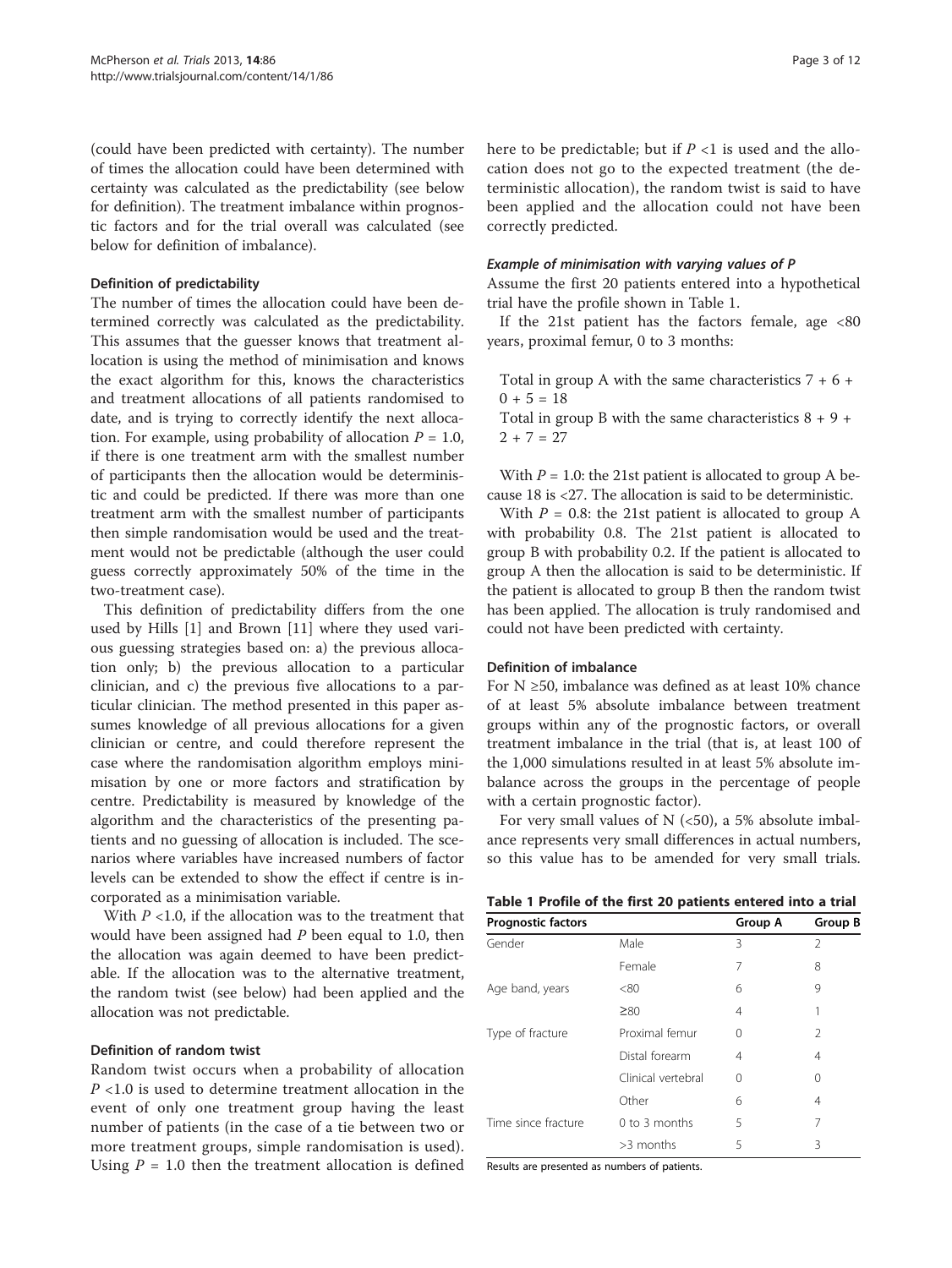When calculating imbalance, the values in Table 2 were used.

## Results

# Observations in the two-treatment case

In the two-treatment case with one binary variable, equal prevalence in each category and probability of assignment  $P = 1.0$ , the number of observed ties was 50% and simple randomisation was used in these cases. The percentage of deterministic allocations was 50% when  $P = 1$ , dropping by 2.0 to 5.0% for 10 ≤ N ≤50; by 1.0 to 1.7% for 60 ≤ N ≤100; and by only 0.1 to 0.5% for N  $>100$  as the value of P was decreased to 0.7, and before imbalance was observed. Therefore, for N >50 the number of times the random twist was used, as  $P$  was decreased, was almost totally offset by the drop in the number of ties giving no overall decrease in the likelihood of predictability with decreasing values of P, but at a potential cost in terms of treatment imbalance for N <90. In these cases, treatment imbalance both within prognostic variables and between treatment arms was evident for  $P = 0.7$ . For N ≥90, good balance was achieved with P-values dropping to 0.7 but there was no significant benefit in the decrease in predictability.

When the prevalence in the single binary variable was unequal the observations for the decrease in predictability with changing probability of assignment (P) were similar to those for a binary variable with equal prevalence but there was more likelihood of imbalance within prognostic variables at  $P = 0.8$  for N <80 and for imbalance at  $P = 0.7$  for N up to 100. Overall balance across treatment arms was no different, with unequal prevalence with both scenarios showing imbalance at  $P = 0.7$ for N <90;  $P = 0.6$  for N = 90 or 100, and at  $P = 0.5$  for  $N \geq 200$ .

In the two-treatment case with one three-category variable the number of ties and predictions with changing probability of assignment was almost the same as with a binary variable (for  $N = 100$  the number of ties was 1% higher and the number of predictions was 1% lower). However, there was a greater chance of imbalance being observed with decreasing values of P, especially for smaller trials. Imbalance at both the variable

| Table 2 Cutoff for imbalance in small trials |
|----------------------------------------------|
|----------------------------------------------|

| Size of trial (number of participants) | Cutoff for imbalance |
|----------------------------------------|----------------------|
| 10                                     | 40% (7:3)            |
| 20                                     | 20% (12:8)           |
| 30                                     | 10% (17:13)          |
| 40                                     | 10% (22:18)          |
| $\geq 50$                              | 5% (27:23)           |

Cutoff is given in % (numbers in each of the 2 groups in a 2-treatment trial).

and treatment level was consistently shown for N <90 at  $P = 0.8$  and for N ≤100 at  $P = 0.7$ .

For simulations with one four-category variable the observations for the decrease in predictability with changing probability of assignment  $(P)$  was almost the same as with a binary variable. Within-variable imbalance was evident for N up to 100 and  $P = 0.8$ , and there was a greater chance of overall treatment imbalance for N up to 50 with  $P = 0.9$  and for N up to 100 with  $P = 0.8$ .

So, for the simulations with one prognostic variable we conclude that increasing the number of categories within the variable (or selecting categories within the variables that result in unequal distribution of patients within these categories) increase the likelihood of treatment imbalance within categories and between treatment arms overall. However these factors do not significantly affect the predictability of allocation with a given probability of allocation value  $(P)$ .

With two binary variables, both with equal prevalence and probability of allocation  $P = 1.0$ , the number of observed ties was approximately 28% and simple randomisation was used in these cases. The percentage of deterministic allocations was 72% when  $P = 1.0$ , dropping to around 60% when  $P = 0.7$ , before imbalance was starting to be observed. Therefore, in this case (unlike the case of only one prognostic factor), there was a benefit of a 12% drop in the number of predictions as the level of P was reduced from 1.0 to 0.7. However for  $N = 100$  and  $P = 0.7$  there was imbalance at the level of the prognostic variables, so for  $N \leq 100$  a value of P higher than 0.7 would be recommended. For N <90 there was imbalance observed between treatment arms at  $P = 0.7$ .

With two binary variables of unequal prevalence the number of ties and predictions was almost the same as two variables with equal prevalence. However, different prevalence within prognostic factors again had an effect on imbalance. For  $N = 100$ , there was observed imbalance within prognostic variables when  $P = 0.8$ , which again demonstrated the effect of prevalence on imbalance. Therefore, although there was a gain in terms of the number of deterministic allocations as the probability of allocation P was decreased, this came at the expense of treatment balance across prognostic variables. As above, overall treatment balance was only compromised at  $P = 0.7$  for N <90.

In the two-treatment case with two three-category variables with equal prevalence and  $P = 1.0$ , the number of observed ties was 30% and simple randomisation was used in these cases. The percentage of deterministic allocations was 70% when  $P = 1.0$ , dropping to 60% when  $P = 0.7$ . This was almost the same as with two binary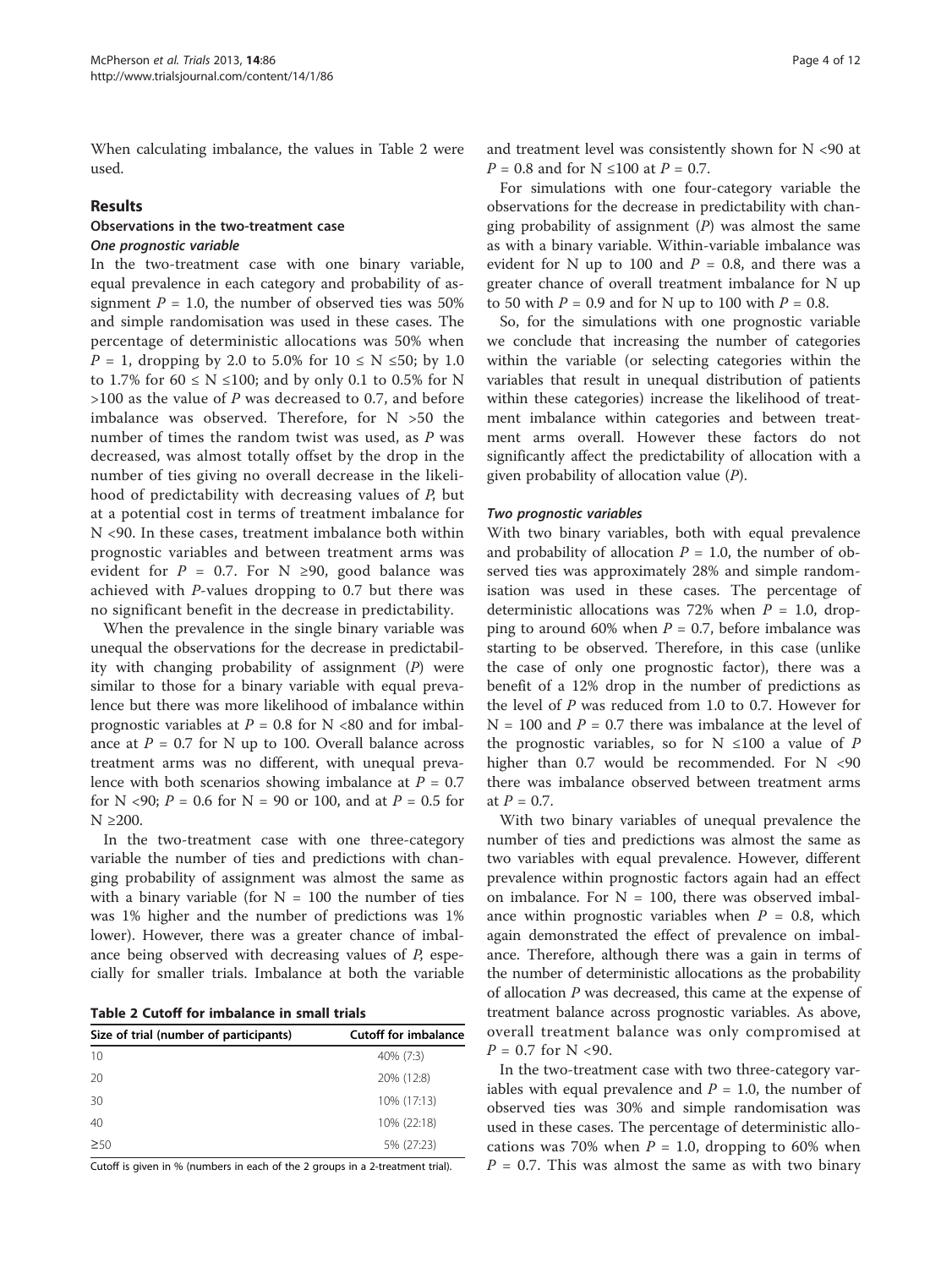variables but there was greater likelihood of imbalance being observed with  $P \le 1.0$  for small trials. Within-variable imbalance was observed with  $P = 0.9$  for  $N = 100$  and overall treatment imbalance at  $P = 0.8$  for N <100.

For two variables, one binary and one with three categories, both with equal prevalence, for  $N = 100$  there was imbalance within variables at  $P = 0.8$  but not at  $P = 0.9$ (similar to the simulation with one three-category variable). For two variables, both with four categories, for  $N = 100$  there was imbalance observed within variables at  $P = 0.9$  and between treatment arms at  $P = 0.7$ . For  $N = 200$  there was imbalance within variables at  $P = 0.7$ .

In the two-treatment case with three binary prognostic variables with equal prevalence and  $P = 1.0$ , the number of observed ties was around 20% and simple randomisation was used in these cases. The percentage of deterministic allocations was approximately 80% when  $P = 1$ , dropping to around 63% when  $P = 0.7$ , when imbalance was starting to be observed. Therefore, in this case there was a 17% drop in the number of predictions as the level of P is reduced from 1.0 to 0.7. However, when  $N = 100$ , there was a potential for imbalance within the variables at  $P = 0.7$  and across treatment arms at  $P = 0.7$  for N up to 80.

For three binary prognostic variables with different prevalence there was observed imbalance within variables for N up to 100 at  $P = 0.8$  and for N = 200 at  $P = 0.7$ . Again, there was imbalance across treatment arms at  $P = 0.7$  for N up to 80.

In the two-treatment case with four binary variables all with equal prevalence and  $P = 1.0$ , the number of observed ties was approximately 15% and simple randomisation was used in these cases. The percentage of deterministic allocations was around 85% when  $P = 1.0$ , dropping to around 65% when  $P = 0.7$ , when imbalance was observed. Therefore, in this case, there was a 20% drop in the number of predictions as the level of  $P$  was reduced from 1.0 to 0.7. However, there was a potential for imbalance when  $N = 100$  and  $P = 0.8$ ; and at  $N = 200$ with  $P = 0.7$ . Again, there was imbalance across treatment arms at  $P = 0.7$  for N up to 80.

For four binary prognostic variables with different prevalence there was observed imbalance within variables for N up to 100 at  $P = 0.9$  and for N = 200 at  $P = 0.7$ . Again, there was imbalance across treatment arms at  $P = 0.7$  for N up to 80.

The size of the trial, number of prognostic variables, number of categories within these and the prevalence of

the categories in the study population all affected the point at which imbalance began to be observed with decreasing values of P. The number of prognostic variables determined the frequencies of ties and deterministic allocations but the likelihood of imbalance was dependent also on the number of categories within these variables and the prevalence of these characteristics within the study population. The higher the number of categories in the prognostic variables and the more uneven the distribution of the characteristics in the study population the greater was the chance of observing imbalance with probability of allocation  $P < 1.0$ .

With two treatments and one prognostic variable, there was very little decrease in predictability as probability of allocation  $P$  was decreased, typically <1%. As the P-value was decreased, the number of random twists increased but very often this increase was reflected more in a decrease in the number of simple randomisations taking place (when treatment groups are equal) rather than in a decrease in the number of possible predictions. In this case there appeared to be little advantage to be gained from using a  *-value less than 1.0.* 

With two variables predictability can be reduced by 10 to 12% for N >100 when  $P = 0.7$  to 0.8, but some scenarios require  $P = 0.9$  or  $P = 1.0$  to avoid imbalance (Table [3\)](#page-5-0). With three variables predictability can be reduced by up to 17% and with four variables up to 20%, but again some scenarios require  $P = 0.9$  or  $P = 1.0$  to avoid imbalance (Table [3\)](#page-5-0).

# Observations in the three-treatment case

In the three-treatment case, with one binary variable and equal prevalence in each category, and probability of allocation  $P = 1.0$ , the number of observed ties was 67% and simple randomisation was used in these cases. The percentage of deterministic allocations was 33% when  $P = 1.0$ , dropping only by 0.5 to 1% for N ≥100 as the value of P was decreased to 0.7 and before imbalance began to be observed. Therefore, as in the twotreatment case with one binary variable, the number of times the random twist was used is almost totally offset by the drop in the number of ties, giving no overall decrease in the likelihood of predictability with decreasing values of P, but at a potential cost in terms of treatment imbalance. For  $N = 100$ , treatment imbalance within prognostic variables was evident for  $P = 0.7$ . For  $N > 100$  good balance was achieved with P -values dropping to 0.7 but there was no significant benefit in the decrease in predictability.

When the prevalence in the single binary variable was unequal the observations for the decrease in predictability with changing probability of assignment (P) were again negligible but there was more likelihood of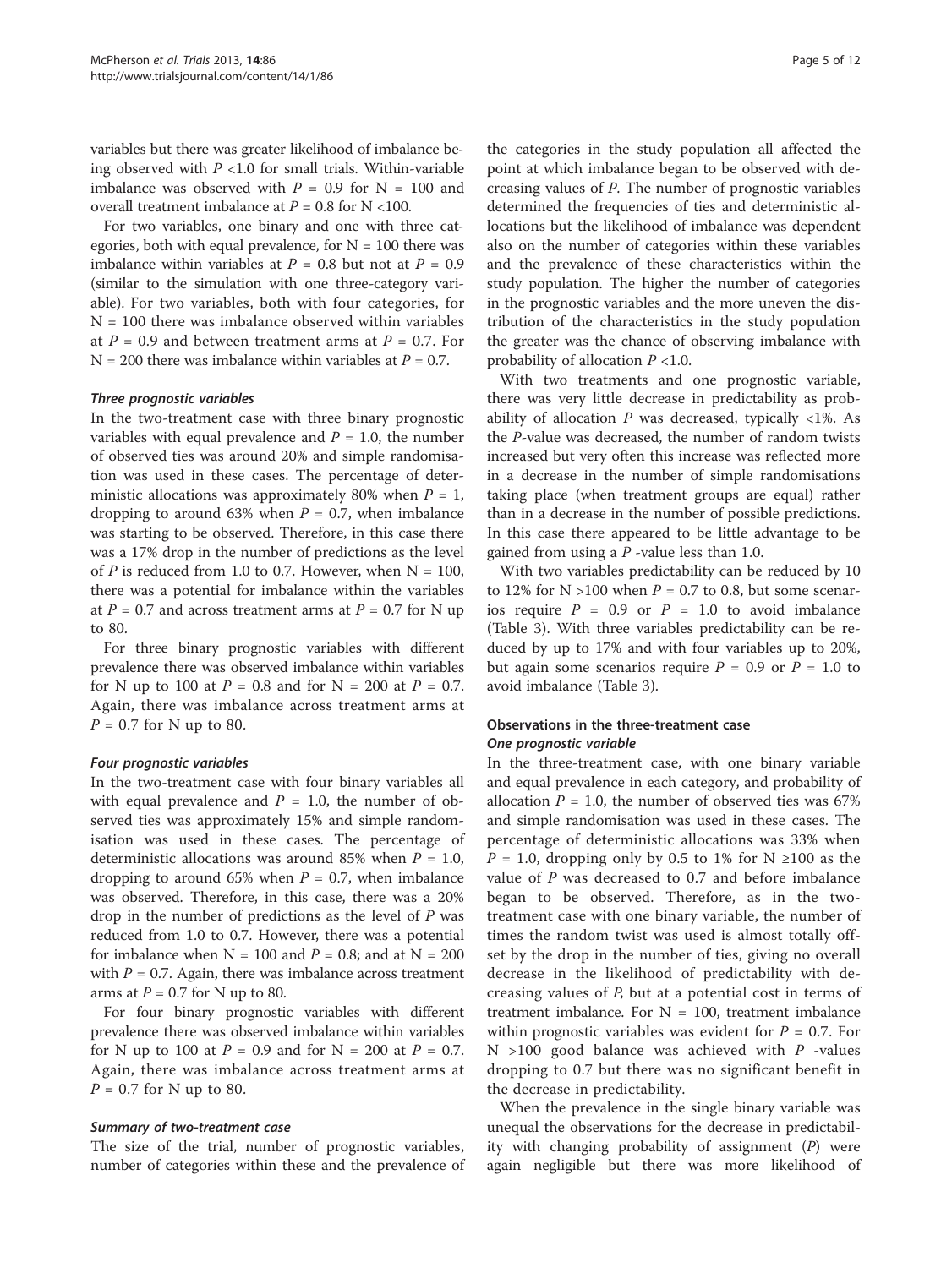# <span id="page-5-0"></span>Table 3 Summary of observations from the two-treatment case

|                                                 | Predictability N <sup>a</sup><br>at $P = 1.0, %$ |                      | P-value          | Recommended Predictability at this Reduction in<br>P-value, % |                          | P-value at which<br>predictability, % imbalance occurs |
|-------------------------------------------------|--------------------------------------------------|----------------------|------------------|---------------------------------------------------------------|--------------------------|--------------------------------------------------------|
| One variable                                    |                                                  |                      |                  |                                                               |                          |                                                        |
| Two categories                                  | 50.0                                             | <90                  | 0.8 <sup>b</sup> | 45.0 to 48.8                                                  | 1.2 to 5.0               | 0.7                                                    |
|                                                 |                                                  | 90 to <200           | 0.7 <sup>b</sup> | 49.0                                                          | 1.0                      | 0.6                                                    |
|                                                 |                                                  | $\geq$ 200           | 0.7 <sup>b</sup> | 49.5 to 49.9                                                  | < 1.0                    | 0.5                                                    |
| Two categories - unequal<br>prevalence          |                                                  | $< 80\,$             | 0.9 <sup>b</sup> | 45.0 to 48.8                                                  | 1.4 to 5.0               | 0.8                                                    |
|                                                 |                                                  | 80 to <200           | 0.8 <sup>b</sup> | 49.0                                                          | < 1.0                    | 0.7                                                    |
|                                                 |                                                  | $\geq$ 200           | 0.7 <sup>b</sup> | 49.0 to 49.9                                                  | < 1.0                    | 0.5                                                    |
| Three categories                                |                                                  | <90                  | 0.9 <sup>b</sup> | 45.0 to 48.8                                                  | 1.2 to 5.0               | 0.8                                                    |
|                                                 |                                                  | 90 to <200           | 0.8 <sup>b</sup> | 49.0                                                          | 1.0 to 1.1               | 0.7                                                    |
|                                                 |                                                  | $200$ and<br>$<$ 300 | 0.7 <sup>b</sup> | 49.0                                                          | 1.0                      | 0.6                                                    |
|                                                 |                                                  | $\geq$ 300           | 0.7 <sup>b</sup> | 49.3 to 49.6                                                  | < 1.0                    | 0.5                                                    |
| Four categories                                 |                                                  | $≤100$               | 0.9 <sup>b</sup> | 40.0 to 49.0                                                  | 1.0 to 5.0               | 0.8                                                    |
|                                                 |                                                  | 200 and<br>$<$ 400   | 0.7 <sup>b</sup> | 49.0 to 49.3                                                  | 0.7 to 1.0               | 0.6                                                    |
|                                                 |                                                  | $\geq 400$           | 0.7 <sup>b</sup> | 49.5 to 49.6                                                  | < 1.0                    | 0.5                                                    |
| Two variables                                   |                                                  |                      |                  |                                                               |                          |                                                        |
| Both with 2 categories                          | 72.0                                             | 100                  | 0.8              | 63.0                                                          | 9.0                      | 0.7                                                    |
|                                                 |                                                  | 200                  | 0.7              | 60.0                                                          | 12.0                     | 0.6                                                    |
|                                                 |                                                  | $\geq$ 300           | 0.7              | 60.0                                                          | 12.0                     | 0.5                                                    |
| Both with 2 categories -<br>unequal prevalence  |                                                  | $<100$               | 1.0              | $\overline{\phantom{a}}$                                      | $\overline{\phantom{a}}$ | 0.9                                                    |
|                                                 |                                                  | 100                  | 0.9              | 68.0                                                          | 4.0                      | 0.8                                                    |
|                                                 |                                                  | 200                  | 0.7              | 60.0                                                          | 12.0                     | 0.6                                                    |
|                                                 |                                                  | $\geq$ 300           | 0.7              | 60.0                                                          | 12.0                     | 0.5                                                    |
| One with 2 categories, one<br>with 3 categories |                                                  | 100                  | 0.9              | 68.0                                                          | 4.0                      | 0.8                                                    |
|                                                 |                                                  | 200 to 300           | 0.7              | 60.0                                                          | 12.0                     | 0.6                                                    |
|                                                 |                                                  | $\geq 400$           | 0.7              | 60.0                                                          | 12.0                     | 0.5                                                    |
| Both with 3 categories                          |                                                  | $≤100$               | 1.0              | $\overline{\phantom{a}}$                                      |                          | 0.9                                                    |
|                                                 |                                                  | 200 to 300           | 0.7              | 60.0                                                          | 12.0                     | 0.6                                                    |
|                                                 |                                                  | $\geq$ 400           | 0.7              | 60.0                                                          | 12.0                     | 0.5                                                    |
| Both with 4 categories                          | 70.0                                             | $≤100$               | 1.0              | $\overline{\phantom{a}}$                                      |                          | 0.9                                                    |
|                                                 |                                                  | 200                  | $0.8\,$          | 64.0                                                          | 6.0                      | 0.7                                                    |
|                                                 |                                                  | 300 to 400           | 0.7              | 60.0                                                          | 10.0                     | 0.6                                                    |
|                                                 |                                                  | 500                  | 0.7              | 60.0                                                          | 10.0                     | 0.5                                                    |
| <b>Three variables</b>                          |                                                  |                      |                  |                                                               |                          |                                                        |
| All with 2 categories - equal<br>prevalence     | 80.0                                             | 100                  | $0.8\,$          | 68.0                                                          | 12.0                     | 0.7                                                    |
|                                                 |                                                  | 200 to 300           | 0.7              | 63.0                                                          | 17.0                     | 0.6                                                    |
|                                                 |                                                  | $\geq 400$           | 0.7              | 63.0                                                          | 17.0                     | 0.5                                                    |
| All with 2 categories - unequal<br>prevalence   |                                                  | 100                  | 0.9              | 74.0                                                          | 6.0                      | $0.8\,$                                                |
|                                                 |                                                  | 200                  | $0.8\,$          | 69.0                                                          | 11.0                     | 0.7                                                    |
|                                                 |                                                  | 300                  | 0.7              | 63.0                                                          | 17.0                     | 0.6                                                    |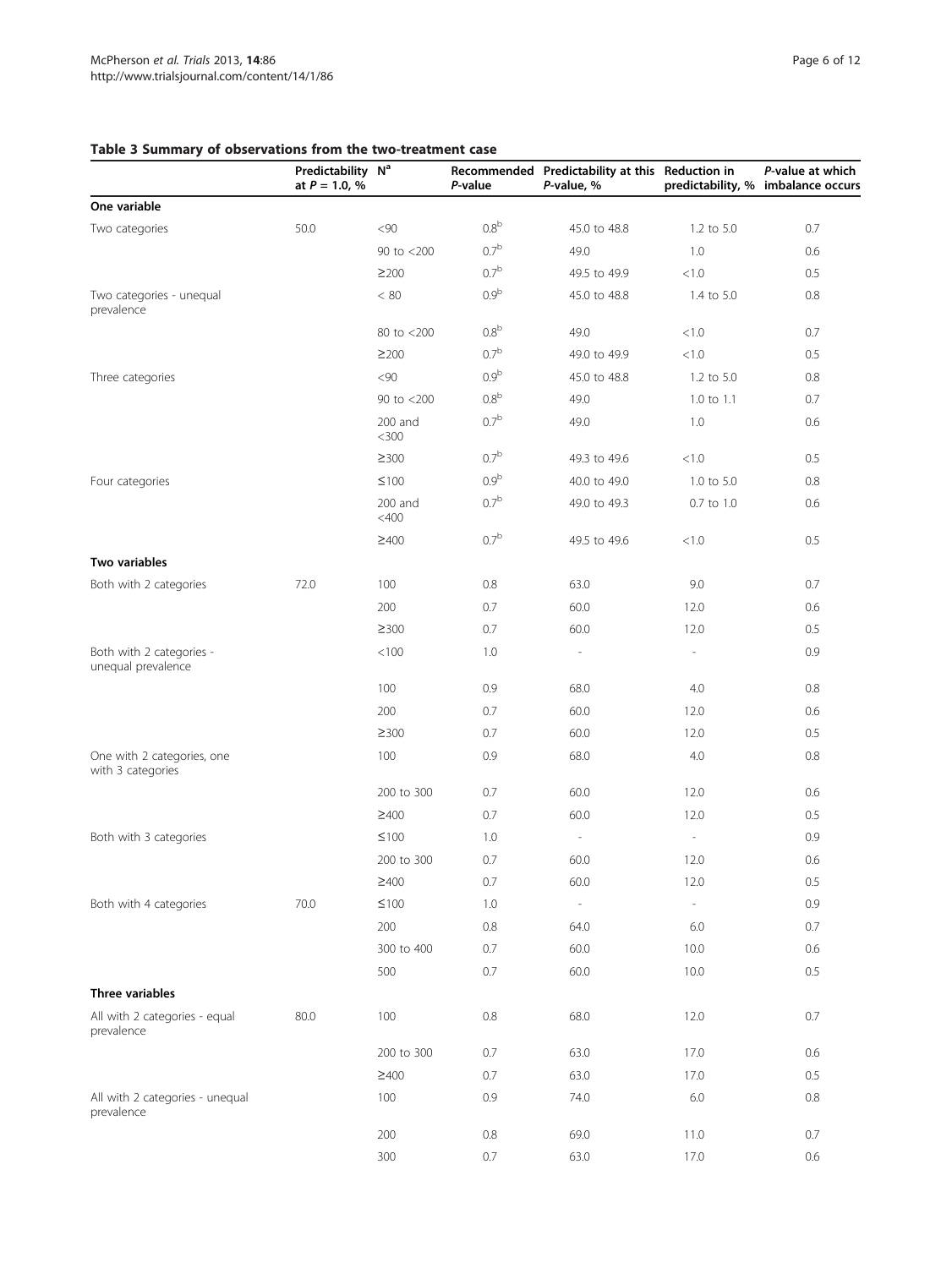| Table 3 Summary of observations from the two-treatment case (Continued) |  |
|-------------------------------------------------------------------------|--|
|-------------------------------------------------------------------------|--|

|                                              |      | $\geq 400$ | 0.7 | 63.0   | 17.0                     | 0.5 |
|----------------------------------------------|------|------------|-----|--------|--------------------------|-----|
| Four variables                               |      |            |     |        |                          |     |
| All with 2 categories- equal<br>prevalence   | 85.0 | 100        | 0.9 | 78.0   | 7.0                      | 0.8 |
|                                              |      | 200        | 0.8 | 72.0   | 13.0                     | 0.7 |
|                                              |      | 300 to 400 | 0.7 | 65.0   | 20.0                     | 0.6 |
|                                              |      | $\geq$ 500 | 0.7 | 65.0   | 20.0                     | 0.5 |
| All with 2 categories- unequal<br>prevalence |      | 100        | 1.0 | $\sim$ | $\overline{\phantom{a}}$ | 0.9 |
|                                              |      | 200        | 0.8 | 72.0   | 13.0                     | 0.7 |
|                                              |      | 300 to 400 | 0.7 | 65.0   | 20.0                     | 0.6 |
|                                              |      | $\geq$ 500 | 0.7 | 65.0   | 20.0                     | 0.5 |

<sup>a</sup>The categories of N are dependent upon the point at which imbalance is observed (the value of probability of assignment P). <sup>b</sup>For one prognostic variable the reduction in predictability is so small as the probability of assignment  $P$  is reduced that the recommended P-value is 1.0.

imbalance within prognostic variables at  $P = 0.8$  for N up to 200. Overall balance across treatment arms was no different with unequal prevalence with both scenarios showing imbalance at  $P = 0.6$  for N = 100 and no treatment imbalance for N >100.

In the three-treatment case with one three-category variable the number of ties and predictions with changing probability of assignment was almost the same as with a binary variable (for  $N = 100$  the number of ties was 1% higher and the number of predictions was 1% lower). However, there was a greater chance of observing imbalance with decreasing values of P, especially for smaller trials of up to  $N = 100$ . Imbalance at the variable level was shown for  $N = 100$  at  $P = 0.9$  and between treatment arms at  $P = 0.7$ . For N >100 good balance was achieved with P-values down to 0.6 but there was no significant benefit in terms of reduction in predictability as the P-value was decreased.

For simulations with one four-category variable the observations for the decrease in predictability with changing probability of assignment  $(P)$  was again almost the same as with a binary variable. Within variable imbalance was evident at  $N = 100$  and  $P = 1.0$  at the 5% level but not the 10% level and there was a greater chance of overall treatment imbalance for  $N = 100$  with  $P = 0.7$ . For  $N = 200$  there was a significant likelihood of within variable imbalance at  $P = 0.8$  but good balance between treatment arms was achieved with P -values down to 0.6.

So, for the simulations with one prognostic variable we conclude that increasing the number of categories within the variable (or selecting categories within the variables that result in unequal distribution of patients within these categories) increased the likelihood of treatment imbalance within categories and between treatment arms overall. However these factors did not significantly affect the predictability of allocation with a given probability value  $(P)$ . Also, reducing the value of P associated with treatment allocation did not reduce this level of predictability.

With two binary variables both with equal prevalence and  $P = 1.0$ , the number of observed ties was approximately 44% and simple randomisation was used in these cases. The percentage of deterministic allocations was 56% when  $P = 1.0$ , dropping to around 48% when  $P = 0.7$ , before imbalance was starting to be observed. Therefore, in this case (unlike the case of only one prognostic factor), there was evidence of a benefit of an 8% drop in the number of predictions as the level of P was reduced from 1.0 to 0.7. However for  $N = 100$  and  $P = 0.8$  there was imbalance at the level of the prognostic variables so for  $N \leq 100$ a value of P higher than 0.8 would be recommended. Imbalance between treatment arms was not reached until  $P = 0.6$  for N = 100,  $P = 0.5$  for N = 200 and not at all for N >200.

With two binary variables of unequal prevalence the number of ties and predictions was almost the same as two variables with equal prevalence. However, different prevalence within prognostic factors again had an effect on imbalance. For  $N = 100$ , there was a potential for imbalance within prognostic variables when  $P = 1.0$ , which again demonstrated the effect of prevalence on imbalance. Therefore, although there was a gain in terms of a decrease in the number of deterministic allocations as the probability of allocation  $P$  was decreased, this came at the expense of treatment balance across prognostic variables. As above, overall treatment balance was only compromised at  $P = 0$ . 6 for  $N = 100$ .

In the three-treatment case with three binary prognostic variables with equal prevalence and  $P = 1.0$ , the number of observed ties was around 33% and simple randomisation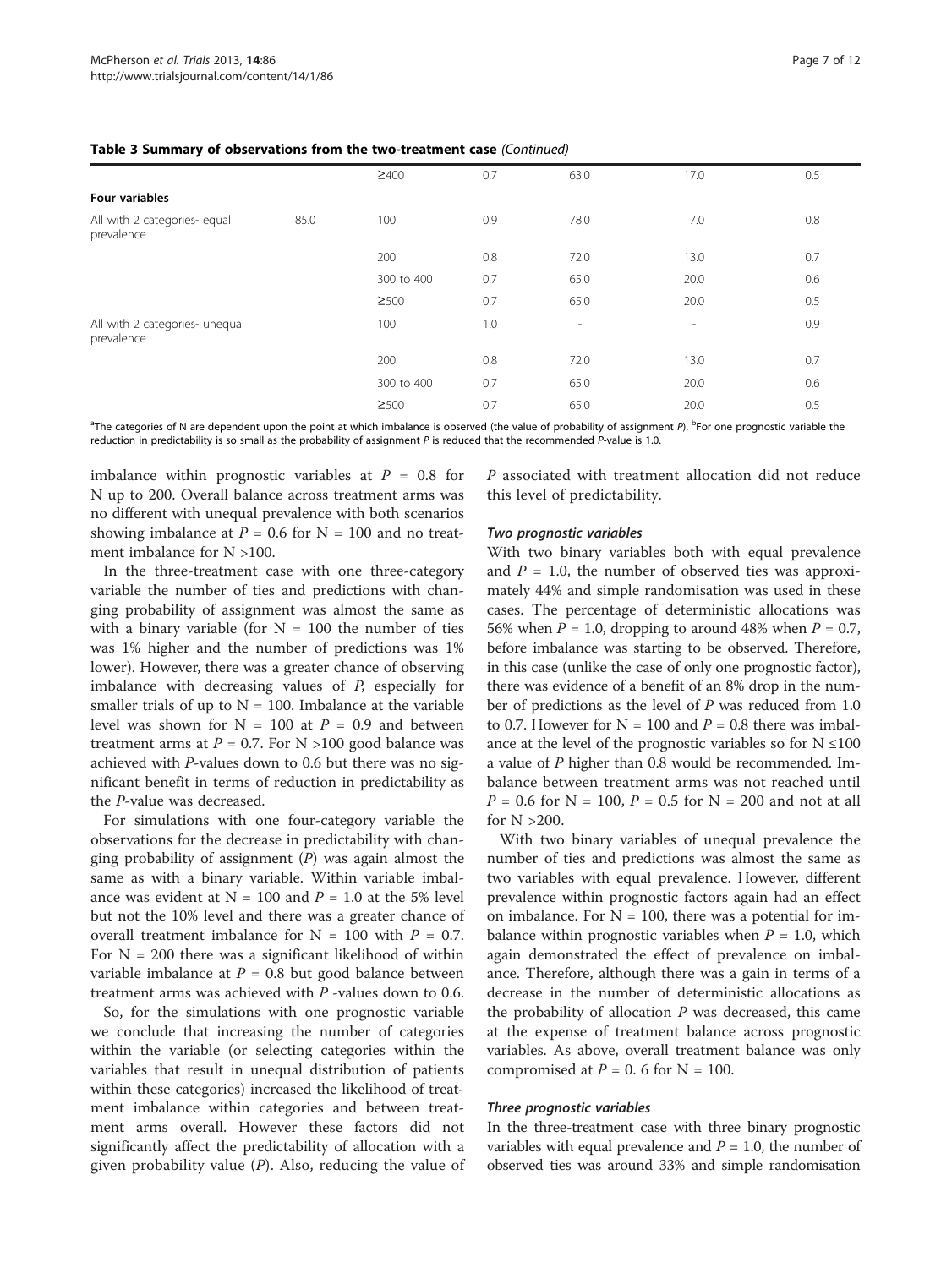was used in these cases. The percentage of deterministic allocations was approximately 67% when  $P = 1.0$ , dropping to around 55% when  $P = 0.7$ , when imbalance was observed. Therefore, in this case there was a 12% drop in the number of predictions as the level of P was reduced from 1.0 to 0.7. However, when  $N = 100$ , there was a potential for imbalance within the variables at  $P = 0.9$  and imbalance was not observed across treatment arms until  $P = 0.6$ . For three binary prognostic variables with different prevalence the likelihood of imbalance both within variable and across treatment arms was not significantly different from above.

In the three-treatment case with four binary variables all with equal prevalence and  $P = 1.0$ , the number of observed ties was approximately 26% and simple randomisation was used in these cases. The percentage of deterministic allocations was around 74% when  $P = 1.0$ , dropping to around 57% when  $P = 0.7$ , when imbalance began to be observed. Therefore, in this case, there was a 17% drop in the number of predictions as the level of P is reduced from 1.0 to 0.7. However, there was a potential for imbalance when  $N = 100$  and  $P = 1.0$ ; and at  $N = 200$  with  $P = 0.7$ . Again, there was no imbalance across treatment arms until  $P = 0.6$ .

With three treatments and one prognostic variable, there was very little decrease in predictability as P is decreased, typically  $\langle 1\% \rangle$ . As the P -value was decreased, the number of random twists increased but very often this increase was reflected more in a decrease in the number of simple randomisations taking place (when treatment groups are equal) rather than in a decrease in the number of possible predictions. In this case there was little advantage to be gained from using a P -value less than 1.0.

With two variables predictability could be reduced by approximately 8% for N >100 when  $P = 0.7$ , but some scenarios required  $P = 0.9$  or  $P = 1.0$  to avoid imbalance (Table [4\)](#page-8-0). With three variables predictability could be reduced by up to 12% and with four variables up to 17%, but again some scenarios required  $P = 0.9$  or  $P = 1.0$  to avoid imbalance (Table [4\)](#page-8-0).

# Observations in the four-treatment case

In the four-treatment case with one binary variable and equal prevalence in each category and probability of allocation  $P = 1.0$ , the number of observed ties was approximately 76% and simple randomisation was used in these cases. The percentage of deterministic allocations was 24% when  $P = 1.0$ , and did not decrease at all for N ≥100 as the value of P was decreased to 0.6, and

before imbalance was observed. Therefore, as in the two- and three-treatment cases with one binary variable, the number of times the random twist was used was almost totally offset by the drop in the number of ties, giving no overall decrease in the likelihood of predictability with decreasing values of  $P$ , but at a potential cost in terms of treatment imbalance. For  $N \geq 100$ , treatment imbalance within prognostic variables was evident for  $P$  -values dropping to 0.6 but there was no significant benefit in the decrease in predictability.

With two binary variables, both with equal prevalence and  $P = 1.0$ , the number of observed ties was approximately 55% and simple randomisation was used in these cases. The percentage of deterministic allocations was 45% when  $P = 1.0$ , dropping to around 41% when  $P = 0.7$ , before imbalance was observed for N >100. Therefore, in this case (unlike the case of only one prognostic factor), there was a benefit of a 4% drop in the number of predictions as the level of  $P$  was reduced from 1.0 to 0.7. However for  $N = 100$  and  $P = 0.8$  there was imbalance at the level of the prognostic variables, so for  $N \leq 100$  a value of P higher than 0.8 would be recommended. Imbalance between treatment arms was not reached until  $P = 0.6$ for  $N = 100$  and not at all for  $N \ge 200$ .

In the three-treatment case with three binary prognostic variables with equal prevalence and  $P = 1.0$ , the number of observed ties was around 42% and simple randomisation was used in these cases. The percentage of deterministic allocations was approximately 58% when  $P = 1.0$ , dropping to around 49% for N >100 when  $P = 0.7$ , when imbalance was observed. Therefore, in this case there was a 9% drop in the number of predictions as the level of *P* was reduced from 1.0 to 0.7. However, when  $N = 100$ , there was a potential for imbalance within the variables even at  $P = 1.0$  and imbalance was not reached across treatment arms until  $P = 0.6$ .

In the four-treatment case with four binary variables all with equal prevalence and  $P = 1.0$ , the number of observed ties was approximately 33% and simple randomisation was used in these cases. The percentage of deterministic allocations was around 67% when  $P = 1.0$ , dropping to around 53% for N  $>$ 100 and P = 0.7, when imbalance was observed. Therefore, in this case, there was a 14% drop in the number of predictions as the level of P was reduced from 1.0 to 0.7. However, there was a potential for imbalance when  $N = 100$  and  $P = 1.0$ , and at  $N = 200$  with  $P = 0.7$ . Again, there was no imbalance evident across treatment arms until  $P = 0.6$  (Table [5\)](#page-9-0).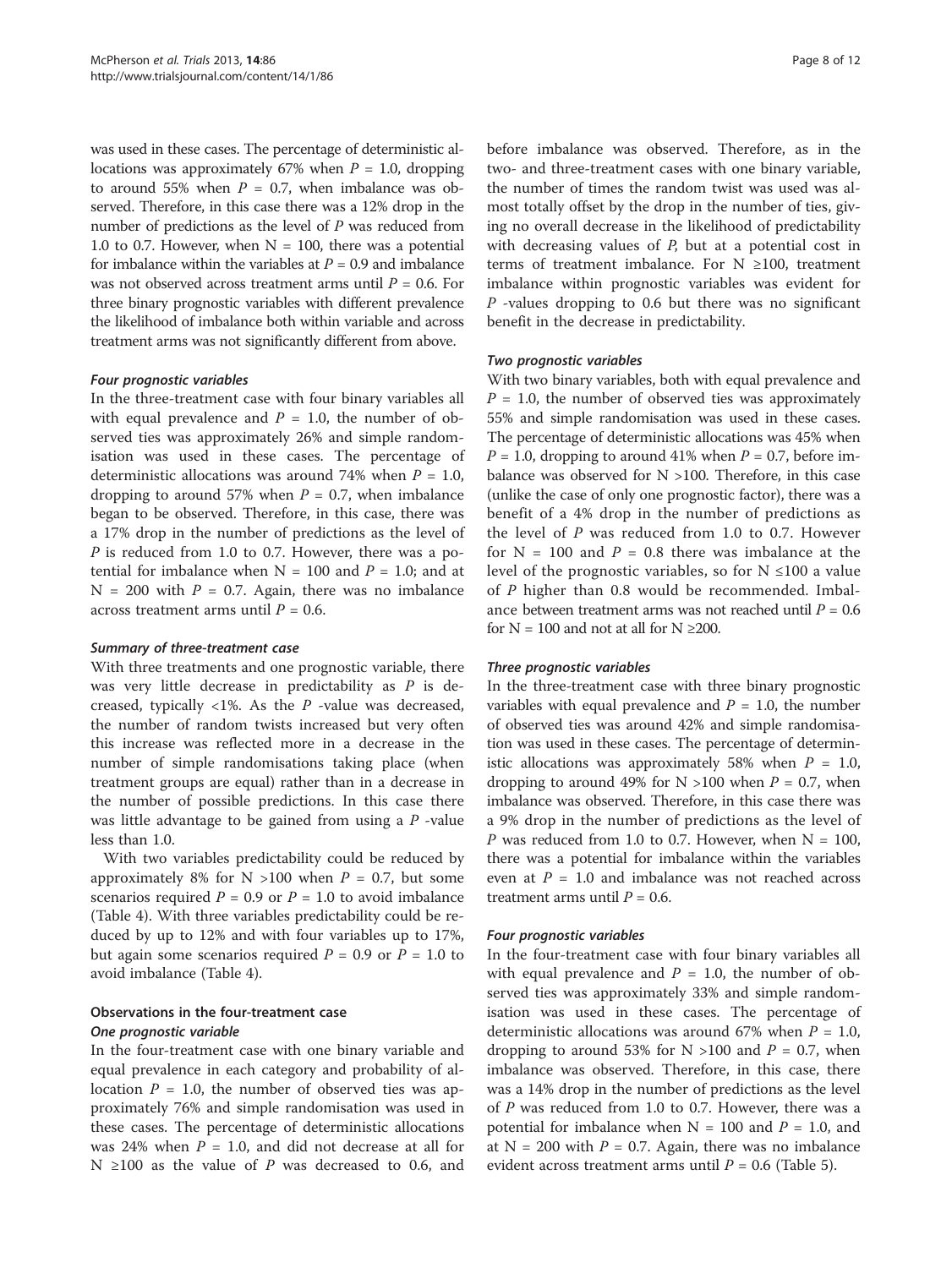# <span id="page-8-0"></span>Table 4 Summary of observations from the three-treatment case

|                                                | Predictability<br>at $P = 1.0, %$ | N <sup>a</sup> | Recommended<br>P-value | Predictability at<br>this P-value, % | <b>Reduction in</b><br>predictability, % | P-value at which<br>imbalance occurs |
|------------------------------------------------|-----------------------------------|----------------|------------------------|--------------------------------------|------------------------------------------|--------------------------------------|
| One variable                                   |                                   |                |                        |                                      |                                          |                                      |
| Two categories                                 | 33.0                              | 100            | $0.8^{\rm b}$          | 32.0                                 | 1.0                                      | 0.7                                  |
|                                                |                                   | 200 to 300     | 0.7 <sup>b</sup>       | 33.0                                 | $\circ$                                  | 0.5                                  |
|                                                |                                   | $\geq 400$     | 0.7h                   | 33.0                                 | $\mathbf 0$                              | $\overline{\phantom{a}}$             |
| Two categories - unequal<br>prevalence         |                                   | 100            | 1.0                    | 33.0                                 | $\mathbf 0$                              | 1.0                                  |
|                                                |                                   | 200            | 0.8 <sup>b</sup>       | 33.0                                 | $\mathbf 0$                              | 0.7                                  |
|                                                |                                   | 300            | 0.7 <sup>b</sup>       | 33.0                                 | $\mathbf 0$                              | 0.5                                  |
|                                                |                                   | $\geq 400$     | 0.7 <sup>b</sup>       | 33.0                                 | $\mathbf 0$                              | $\overline{\phantom{a}}$             |
| Three categories                               |                                   | 100            | 1.0                    | 32.0                                 | $\mathbf 0$                              | 0.9                                  |
|                                                |                                   | 200            | 0.7 <sup>b</sup>       | 32.5                                 | < 1.0                                    | 0.6                                  |
|                                                |                                   | 300            | 0.7 <sup>b</sup>       | 33.0                                 | < 1.0                                    | 0.5                                  |
|                                                |                                   | $\geq 400$     | 0.7h                   | 33.0                                 | < 1.0                                    | $\overline{\phantom{a}}$             |
| Four categories                                |                                   | 100            | 1.0                    | 32.0                                 | $\circ$                                  | 0.9                                  |
|                                                |                                   | 200            | 0.9 <sup>b</sup>       | 32.5                                 | < 1.0                                    | 0.8                                  |
|                                                |                                   | 300            | 0.7h                   | 32.7                                 | < 1.0                                    | 0.6                                  |
|                                                |                                   | $\geq 400$     | 0.7 <sup>b</sup>       | 32.5                                 | < 1.0                                    | 0.5                                  |
| Two variables                                  |                                   |                |                        |                                      |                                          |                                      |
| Both with 2 categories                         | 56.0                              | 100            | 0.9                    | 54.0                                 | 2.0                                      | 0.8                                  |
|                                                |                                   | 200            | 0.7                    | 48.0                                 | 8.0                                      | 0.6                                  |
|                                                |                                   | 300            | 0.7                    | 48.0                                 | 8.0                                      | 0.5                                  |
|                                                |                                   | $\geq 400$     | 0.7                    | 48.0                                 | 8.0                                      | $\overline{\phantom{a}}$             |
| Both with 2 categories -<br>unequal prevalence |                                   | 100            | 1.0                    | 56.0                                 | $\circ$                                  | 1.0                                  |
|                                                |                                   | 200            | 0.9                    | 54.0                                 | 2.0                                      | 0.8                                  |
|                                                |                                   | 300            | 0.7                    | 49.0                                 | 7.0                                      | 0.6                                  |
|                                                |                                   | $\geq 400$     | 0.7                    | 48.0                                 | 8.0                                      | 0.5                                  |
| Three variables                                |                                   |                |                        |                                      |                                          |                                      |
| All with 2 categories - equal<br>prevalence    | 67.0                              | 100            | 1.0                    | 67.0                                 | $\mathbf 0$                              | 0.9                                  |
|                                                |                                   | 200 to 300     | 0.7                    | 55.0                                 | 12.0                                     | 0.6                                  |
|                                                |                                   | $\geq$ 400     | 0.7                    | 56.0                                 | 11.0                                     |                                      |
| All with 2 categories -<br>unequal prevalence  |                                   | 100            | 1.0                    | 67.0                                 | 0                                        | 0.9                                  |
|                                                |                                   | 200 to 300     | $0.7\,$                | 55.0                                 | 12.0                                     | 0.6                                  |
|                                                |                                   | $\geq 400$     | 0.7                    | 55.0                                 | 12.0                                     | 0.5                                  |
| Four variables                                 |                                   |                |                        |                                      |                                          |                                      |
| All with 2 categories - equal<br>prevalence    | 74.0                              | 100            | 1.0                    | 74.0                                 | $\,0\,$                                  | 1.0                                  |
|                                                |                                   | 200            | $0.8\,$                | 64.0                                 | 10.0                                     | 0.7                                  |
|                                                |                                   | 300            | 0.7                    | 57.0                                 | 17.0                                     | 0.6                                  |
|                                                |                                   | $\geq$ 400     | $0.7\,$                | 58.0                                 | $16.0\,$                                 | 0.5                                  |

<sup>a</sup>The categories of N are dependent upon the point at which imbalance is observed (the value of probability of assignment P). <sup>b</sup>For one prognostic variable the<br>reduction in predictability is so small as the probability o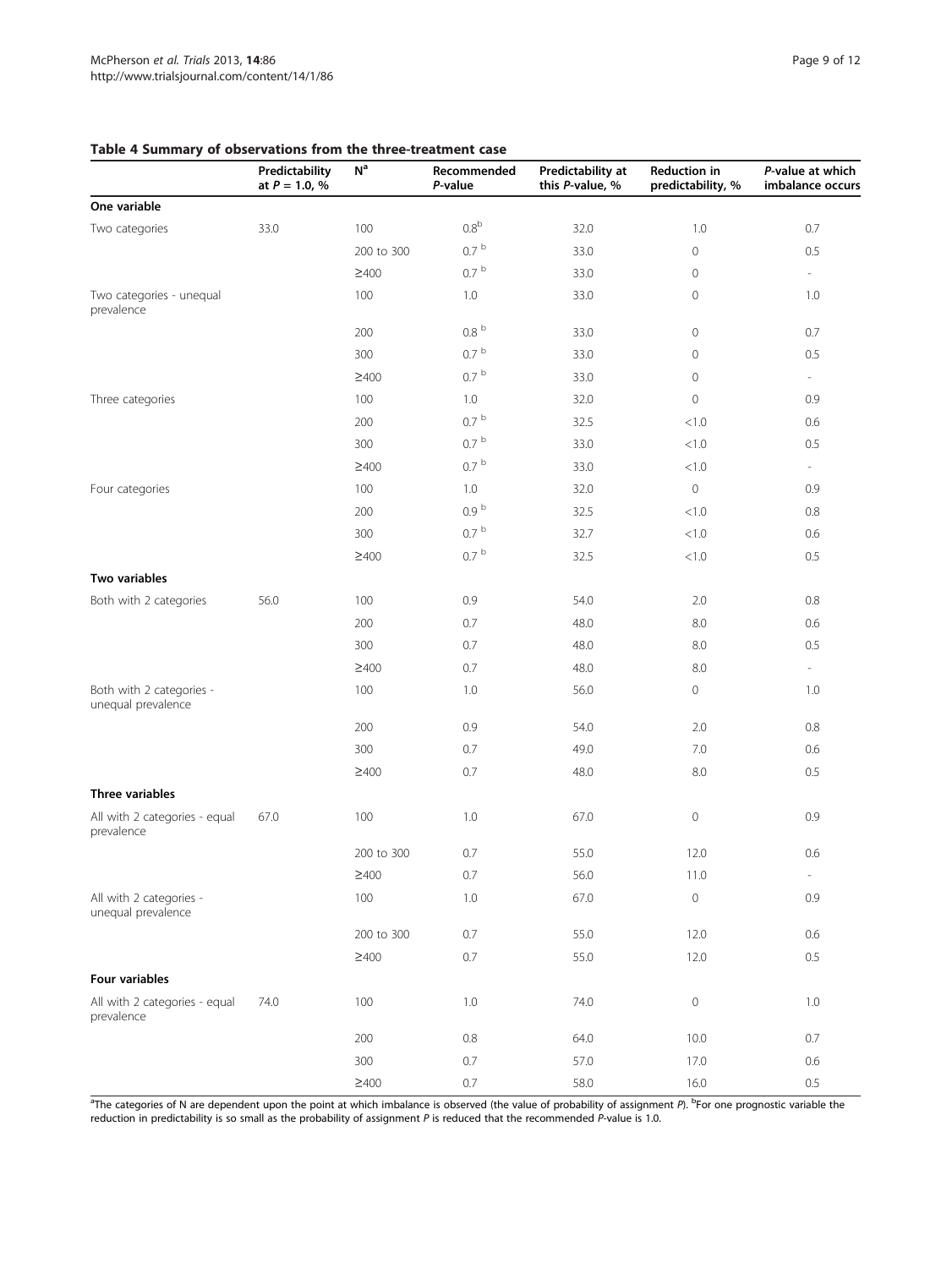<span id="page-9-0"></span>

|  |  | Table 5 Summary of observations from the four-treatment case |
|--|--|--------------------------------------------------------------|
|--|--|--------------------------------------------------------------|

|                                                   | Predictability<br>at $P = 1.0, %$ | N <sup>a</sup> | Recommended<br>P-value | Predictability at<br>this P-value, % | <b>Reduction in</b><br>predictability, % | P-value at which<br>imbalance occurs |
|---------------------------------------------------|-----------------------------------|----------------|------------------------|--------------------------------------|------------------------------------------|--------------------------------------|
| One variable                                      |                                   |                |                        |                                      |                                          |                                      |
| Two categories (equal<br>prevalence)              | 24 to 25                          | 100            | 0.7 <sup>b</sup>       | 24                                   | $\mathbf{0}$                             | 0.6                                  |
|                                                   |                                   | $\geq$ 200     | 0.7h                   | 25                                   | $\mathbf 0$                              | ۰                                    |
| Two variables                                     |                                   |                |                        |                                      |                                          |                                      |
| Both with 2 categories<br>(equal prevalence)      | 45                                | 100            | 0.9                    | 44                                   | $\mathbf{1}$                             | 0.8                                  |
|                                                   |                                   | 200            | 0.7                    | 41                                   | $\overline{4}$                           | 0.6                                  |
|                                                   |                                   | $\geq$ 300     | 0.7                    | 41                                   | 4                                        | $\overline{\phantom{a}}$             |
| <b>Three variables</b>                            |                                   |                |                        |                                      |                                          |                                      |
| 58<br>All with 2 categories<br>(equal prevalence) |                                   | 100            | 1.0                    | 58                                   | $\mathbf{0}$                             | 1.0                                  |
|                                                   |                                   | 200            | 0.7                    | 49                                   | 9                                        | 0.6                                  |
|                                                   |                                   | 300            | 0.7                    | 49                                   | 9                                        | 0.5                                  |
|                                                   |                                   | $\geq 400$     | 0.7                    | 49                                   | 9                                        | $\overline{\phantom{a}}$             |
| <b>Four variables</b>                             |                                   |                |                        |                                      |                                          |                                      |
| All with 2 categories<br>(equal prevalence)       | 67                                | 100            | 1.0                    | 67                                   | $\mathbf 0$                              | 1.0                                  |
|                                                   |                                   | 200            | 0.8                    | 59                                   | 8                                        | 0.7                                  |
|                                                   |                                   | 300            | 0.7                    | 53                                   | 14                                       | 0.5                                  |
|                                                   |                                   | $\geq 400$     | 0.7                    | 53                                   | 14                                       |                                      |

<sup>a</sup>The categories of N are dependent upon the point at which imbalance is observed (the value of probability of assignment P). <sup>b</sup>For one prognostic variable the reduction in predictability is so small as the probability of assignment  $P$  is reduced that the recommended  $P$ -value is 1.0.

Table 6 summarises the maximum benefit in terms of decreasing predictability for different treatment and variable combinations. For one prognostic variable there was no great benefit in the drop in predictability values as probability of allocation  $(P)$  was decreased regardless of the number of treatments or the number of prognostic variables but significant benefits could be achieved when more prognostic variables were incorporated into the algorithm.

# **Discussion**

A major purported concern with constrained methods of randomisation is that they may increase the predictability of the next treatment allocation and this could lead to selection bias. Chalmers et al. [[12](#page-11-0)] reviewed 145 papers published between 1946 and 1981 and found imbalance in at least one prognostic variable in 14.0% of blinded randomisation studies, 26.7% of unblinded studies and 58.1% of non-randomised studies. They attributed the imbalance to

bias in treatment and suggested that this was possibly due to investigators being able to predict the next treatment. However, imbalances may occur by chance, without investigator bias. For example, in 2002 the American Academy of Emergency Medicine commissioned an independent panel to reanalyse the data from a 1995 trial (the NINDS trial published in the New England Journal of Medicine) on the basis of imbalance in patient characteristics at baseline, which they felt may have invalidated the whole trial [\[13](#page-11-0)]. After detailed analysis, the committee concluded that the results were indeed valid. Nevertheless, imbalances can lead to questions about the credibility of results.

It is unclear how often imbalances occur in large latephase trials but empirical evidence from three multicentre studies has shown how using simple randomisation could result in serious baseline imbalance at crucial analyses points within small, medium and large trials [[14](#page-11-0)]. Some trialists believe that although restricted randomisation may improve precision and reduce bias in small trials,

Table 6 Maximum decrease in predictability for different treatment and variable combinations

|                  | One variable | Two variables | Three variables | <b>Four variables</b> |  |  |  |
|------------------|--------------|---------------|-----------------|-----------------------|--|--|--|
| Two treatments   | < 1%         | 4 to 12%      | 6 to 17%        | 7 to 20%              |  |  |  |
| Three treatments | $< 1\%$      | 2 to 8%       | 11 to 12%       | 10 to 17%             |  |  |  |
| Four treatments  | < 1%         | Maximum 4%    | Maximum 9%      | 8 to 14%              |  |  |  |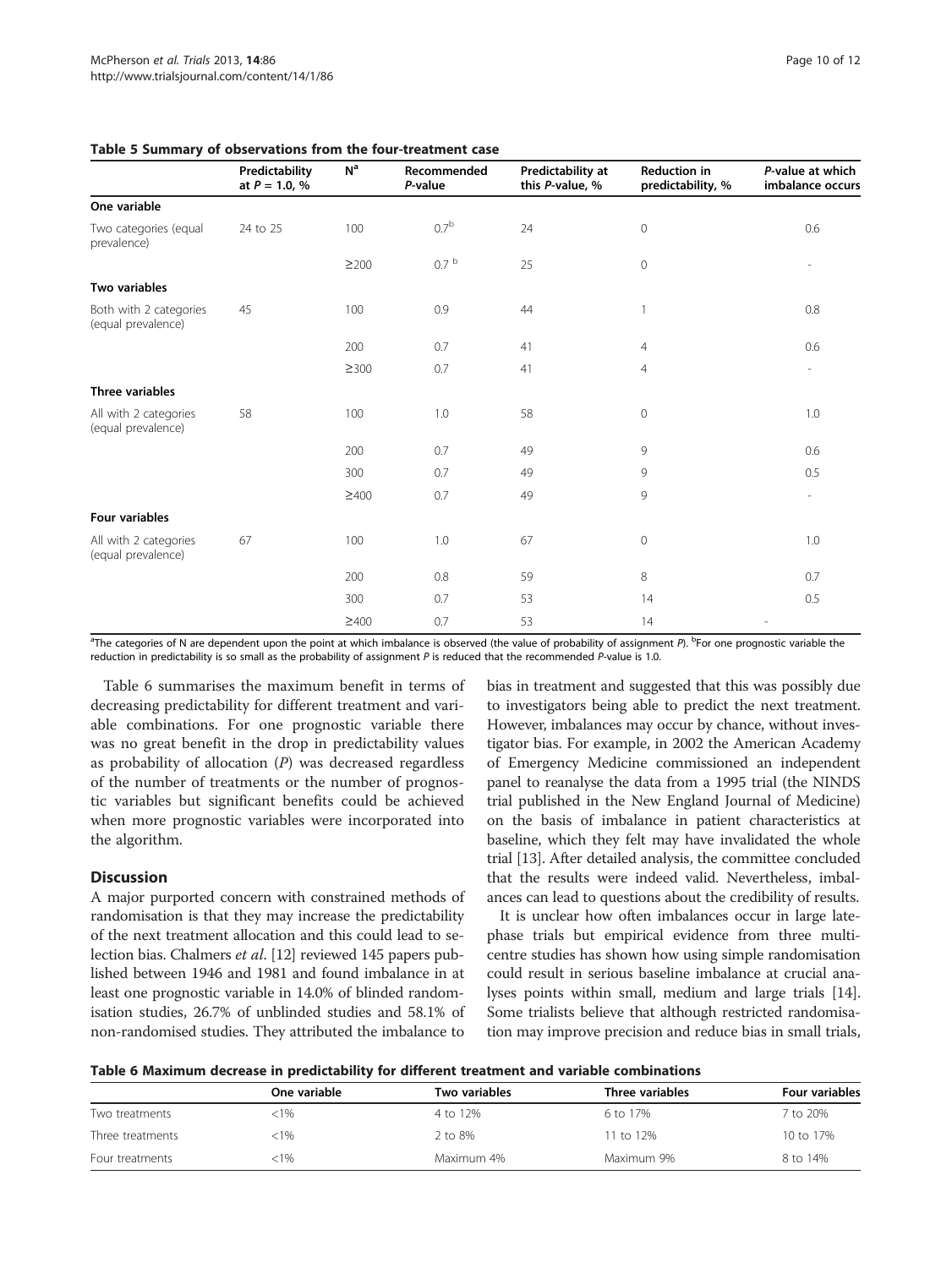it would be safer to address any imbalance with statistical corrections [[15](#page-11-0)]. However, others maintain that 'statistical efficiency is of no comfort to someone whose trial is seriously imbalanced and may be suspected of providing a biased estimate of the treatment effect' [[16](#page-11-0)]. This viewpoint is also reinforced by CPMP [\[4](#page-11-0)] who state that in the case of 'very strong baseline imbalance, no adjustment may be sufficiently convincing to restore the results.' In 2005, Senn outlined three misunderstandings about randomisation - 'randomisation does not guarantee balance, balanced covariates may not be ignored and the possible distribution of unmeasured covariates in a validly randomised trial does not invalidate the probability statements about the effect of the treatment' [\[17\]](#page-11-0). This paper has concentrated, therefore, on the ability of the method of minimisation to balance for known prognostic variables and how best to achieve this without compromising allocation predictability. Of course, this is only applicable to studies where the treatment allocations are not blinded. Taves maintained that if the study cannot be double-blind then some randomisation should be added to the minimisation and suggested that the issue of whether randomisation should always be added to minimisation to prevent selection bias in trials that cannot be double-blinded, is due for re-evaluation [\[18\]](#page-11-0).

The International Conference on Harmonisation (ICH) E9 guideline [[19\]](#page-11-0) states that although unrestricted randomisation is an acceptable approach, dynamic allocation procedures may help to achieve balance across a number of factors. However, they indicate that deterministic dynamic procedures should be avoided and an appropriate element of randomisation should be incorporated for each treatment allocation. A deterministic procedure would allocate to the treatment group with the lowest totals with certainty (that is,  $P = 1$ ), and so the allocation could be guessed if the characteristics of all previously randomised patients and their treatment allocations were known. The CPMP [\[4\]](#page-11-0) regards dynamic allocation as highly controversial, even if deterministic schemes are avoided. They, therefore, advise avoidance of such methods and if they are used they should be justified both clinically and statistically.

Prediction rates increase if the randomisation algorithm incorporates stratification by centre (since this produces a row in the minimisation table for each centre or a list per centre for blocked randomisation). Prediction rates decrease if centre is used as a minimisation factor since each centre does not know the characteristics or treatment allocation of participants from the other centres.

The results presented in this paper demonstrate that in general for smaller trials, a larger probability of allocation value,  $P$ , is needed to keep treatment and variable groups balanced. For larger trials,  $P < 0.8$  can be used while still maintaining balance but the benefits for decreasing predictability is variable. If interim analysis is planned for a trial of more than two treatments it would be preferable to wait until at least 100 patients had been recruited in order to compare the groups without any complicated statistical methods as the potential for imbalance is high.

For one prognostic variable there was no great benefit in the drop in predictability values as  $P$  was decreased regardless of the number of treatments or the number of prognostic variables. For two treatments and one prognostic variable simple randomisation is used 50% of the time. Therefore, the random twist can only potentially be applied to the other 50% of randomisations. Even with a lower probability of allocation to the optimal treatment  $(P)$  this results in very few cases in which the random twist will be applied for small trials.

So, there is no benefit in employing a complicated algorithm to try and reduce predictability when there is only one prognostic variable incorporated into the minimisation algorithm. The recommendation here would be to either use random permuted blocked randomisation or, if using minimisation, use a probability of allocation  $P = 1$  and incorporate some other method to reduce predictability, such as a) concealing the prognostic variables and/or categories within these from the recruitment personnel; b) including collection of a variable that is not used for minimisation at the time of randomisation, or c) incorporating centre as a minimisation variable. However, significant reduction in the level of predictability can be achieved when there is more than one prognostic variable with the appropriate choice of P (as seen in Table [6\)](#page-9-0).

Generally speaking, overall treatment balance is relatively unaffected by reducing the probability  $P$  but within-variable balance can be affected by any  $P$ -value less than 1. This effect is magnified by higher numbers of prognostic variables, the number of categories within them and the prevalence of these categories within the study population.

# Conclusions

Trialists have continued to debate the use of minimisation for treatment allocation in clinical trials [\[3,16](#page-11-0)-[18](#page-11-0)] and many still advocate its use. The reasons they give for this are mainly because of resource and organisational issues at a centre level, and to provide baseline balance. Some continue to be concerned about the predictability of the method but recognise that it may be possible to use the simple case with probability of allocation  $P = 1$  and use other techniques to control this. Methods that can be used to limit predictability include not giving the exact details of the minimisation algorithm in the protocol (recommended by ICH [\[19](#page-11-0)]),